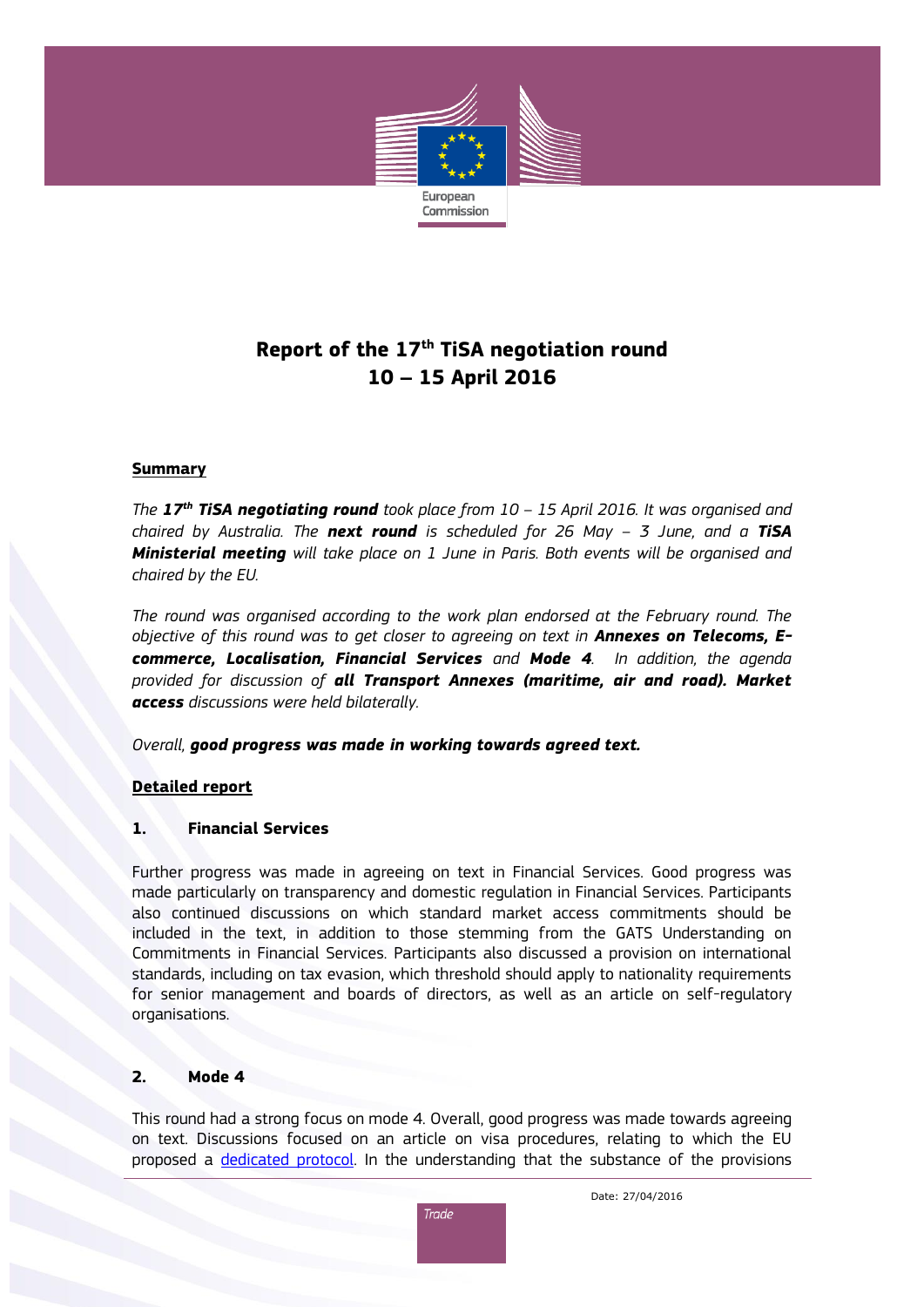does not prejudge their final placement (whether in the mode 4 Annex or a separate Protocol), Participants made good progress on the text. The remainder of the Mode 4 Annex has been essentially agreed.

# **3. Telecoms**

A good outcome was also achieved in Telecommunications. Several provisions, including those that build on the standard GATS provisions on interconnection and access and use, are stabilised or very close to stabilisation. In addition, several provisions that do not build on the GATS, including provisions related to the scope, international mobile roaming, openness, and interconnection for all suppliers are also stabilised or close to being stabilised.

There was also good progress with regard to obligations ensuring access to essential facilities as well as the coverage of telecommunications services.

# **4. E-commerce**

With regard to E-commerce, several provisions, including on online consumer protection, customs duties, spam, net neutrality and the scope of the Annex have been largely stabilised. With regard to data flows and computing facilities no substantial discussions took place. Questions were raised regarding a rule proposed by one Participant on non-discrimination with regard to digital content.

## **5. Localisation**

Following the merging of text proposals by different Participants into one consolidated draft text, discussions progressed on rules regarding Local Presence, Local Management and Board of Directors, Local Content and Performance Requirements, as well as on the scheduling framework. Overall, there was good engagement with some text attributions to the consolidated text. Participants continued to ask for clarification on a number of issues, in particular with regard to applicable exceptions.

## **6. Transport**

The discussion on the Annex on **maritime transport** progressed well on several definitions as well as for provisions on access to ports and to port services good progress, and port fees and charges.

The discussion on the Annex on **air transport** also showed good progress, with an increased level of support for the definitions of ground-handling and airport operation services.

On the Annex on **road transport** discussions focused on provisions relating to the scope, definitions, domestic regulation and access and use of infrastructure.

## **7. Other topics**